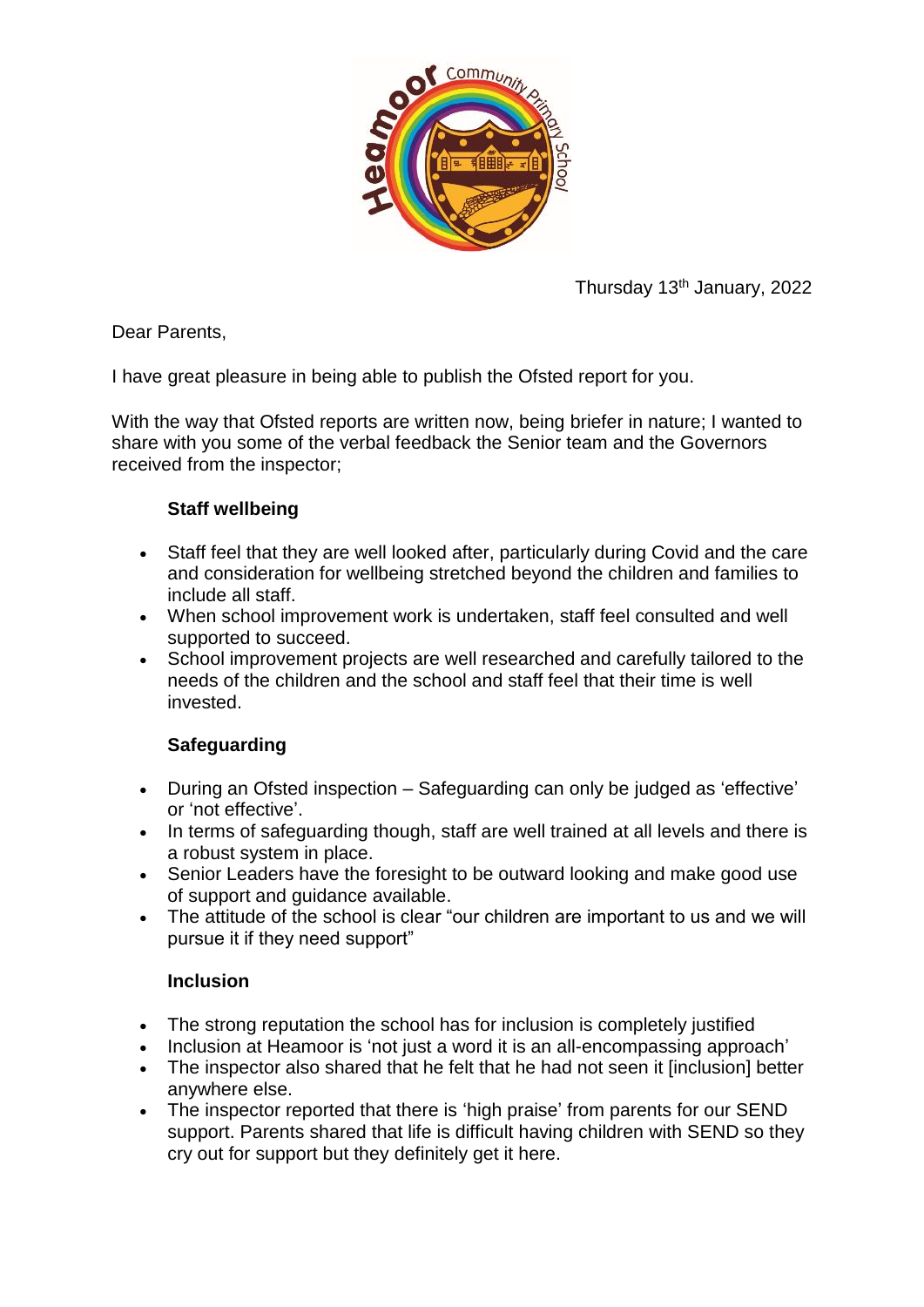### **Curriculum**

- Early Reading is very effective led by a very strong and effective subject leader who manages it in a consistent way. Staff are trained well, highly skilled, well supported and deployed for the maximum impact to benefit the children.
- The priority of Reading is seen consistently throughout the school.
- EYFS is an integral part of the school and the curriculum is designed to ensure early skills and learning are built on effectively as the children move through the school.
- Our 'bespoke' curriculum is being developed well, it is well thought out and well organised.
- It is implemented well at all levels and consistency was seen in all (pupil) books and lessons.
- There are good quality resources in place and staff work together to develop the learning sequences.

### **Behaviour & Pupil wellbeing**

- Behaviour; the inspector reported that he had not seen any low-level behaviour issues despite the complex needs of some of our pupils.
- Children reported that feel safe and they trust the staff team to deal with any issues they might face effectively.
- The wider development of the curriculum; this is a strength of the school, it is vast and effective. The Rainbow room is a strong example of the additional support we have in place for our children.
- The welfare and well-being of the children and the staff is a high priority, the inspector spoke about the 'heart' of the school and the very sincere nurturing ethos we have.

# **Leadership & Management / parent views**

- The leadership approach of the Headteacher is 'a quiet, kind leadership' but not scared to hold anyone to account.
- Parents had high praise for the school, parents spoken to said that they feel well supported
- The inspector commented on how 'cohesive' our staff team is and told us that the staff enjoy working here and feel well led and really well supported by the leadership team.
- Parents were very positive about inclusion and value the tolerant and supportive approach we adopt as a school, particularly for our more complex needs and appreciate that the non-SEND children benefit from these approaches too. Parents can also see the benefit for the children in terms of them being exposed to these approaches as it supports them to develop their tolerance, life skills and understanding.

# **(Some of the) Parent comments shared (anonymously) with us included;**

• "*Over the past three years I have been unwell in and out of Hospital having had cancer and now trying to deal with the after effects of treatment. The school have been fantastic with my daughter and myself giving support and help to my daughter. We have worked together to ensure her education has not been affected and that she has the support network in place. They have a*